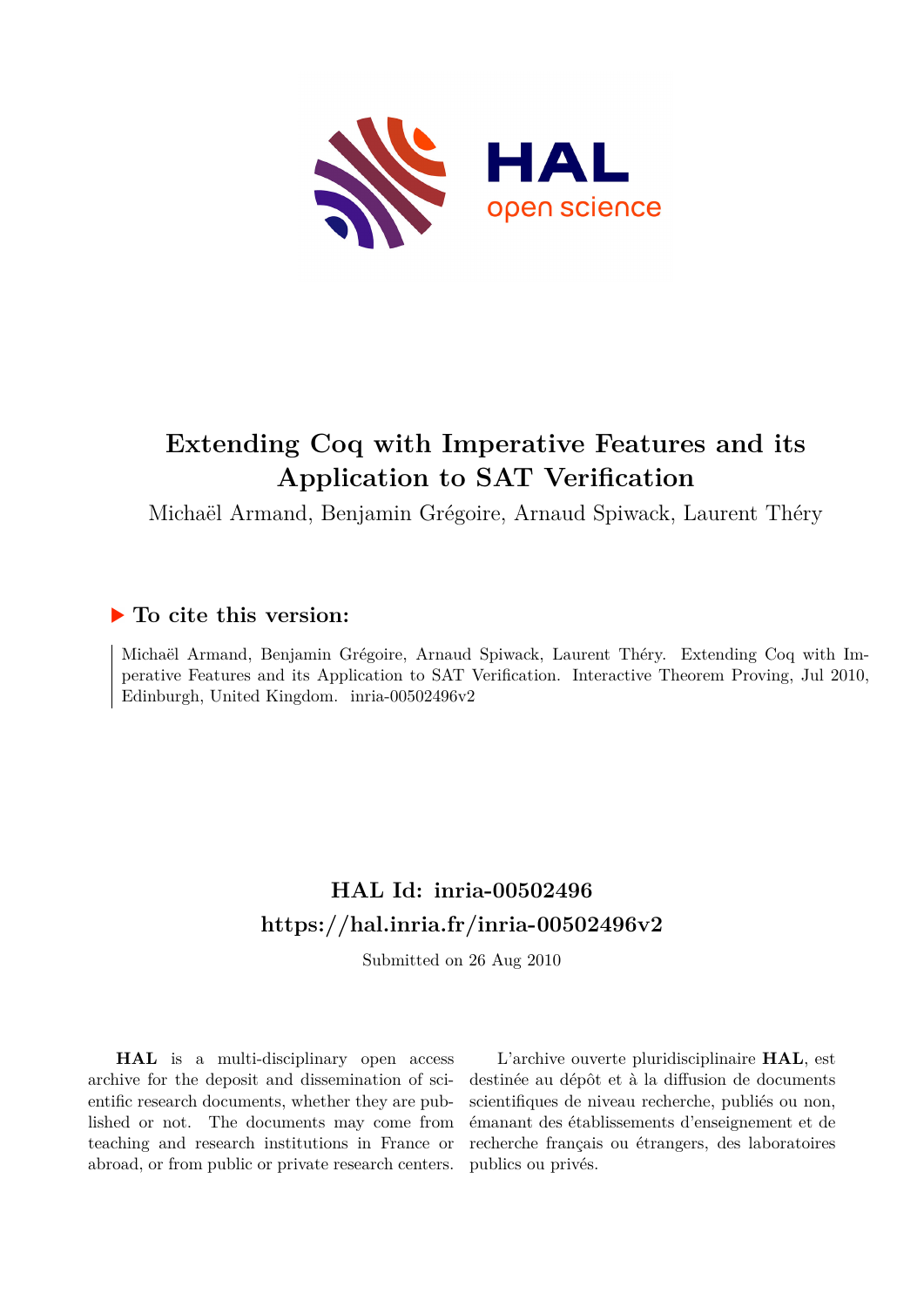# Extending Coq with Imperative Features and its Application to SAT Verification<sup>\*</sup>

Michaël Armand<sup>1</sup>, Benjamin Grégoire<sup>1</sup>, Arnaud Spiwack<sup>2</sup>, and Laurent Théry<sup>1</sup>

<sup>1</sup> INRIA Sophia Antipolis - Méditerranée, France, {Michael.Armand, Benjamin.Gregoire, Laurent.Thery}@inria.fr  $2$  LIX, École Polytechnique, France, Arnaud.Spiwack@lix.polytechnique.fr

Abstract. Coq has within its logic a programming language that can be used to replace many deduction steps into a single computation, this is the so-called reflection. In this paper, we present two extensions of the evaluation mechanism that preserve its correctness and make it possible to deal with cpu-intensive tasks such as proof checking of SAT traces.

### 1 Introduction

In the Coq proof assistant [3], functions are active objects. For example, let us consider the sum of two natural numbers. The sum function is defined recursively on its arguments using, say, Peano's definition. Then 1+2 is an expression that can be computed to its expected value. In particular to prove 1+2=3, we simply need to know that equality is reflexive, and the system takes care of checking that 1+2 and 3 compute to the same value. Note that this computation (also called normalisation of λ-calculus) is not restricted to ground terms, like in our example: it can act as a symbolic evaluation on any term. Furthermore, Coq being based on the Curry-Howard isomorphism, writing a proof or a program is essentially the same. These remarks are the bases of proofs by reflection, which consist in replacing many deduction steps by a single computation. This technique has become popular in the Coq community since a few years. One of its most impressive application is the formal proof of the four-colour theorem [8].

Using reflection can greatly improve the checking time of proofs. However, as one pushes the limits of it, efficiency can become a concern. In that respect, a major improvement has already been achieved through the introduction of a dedicated virtual machine [9] allowing Coq programs to compare with (bytecode compiled) OCaml [12] ones. Still, there are strong restrictions left. First, there are no primitive data-structures. Every type is encoded using the constructs allowed by the system (primarily, inductive definitions). Also, there is no possibility to use destructive data-structures, which can be much more efficient than purely functional ones in some circumstances. To be able to go further on what can be efficiently programmed in Coq, we will add new data-structures such as

 $*$  This work was supported in part by the french ANR DECERT initiative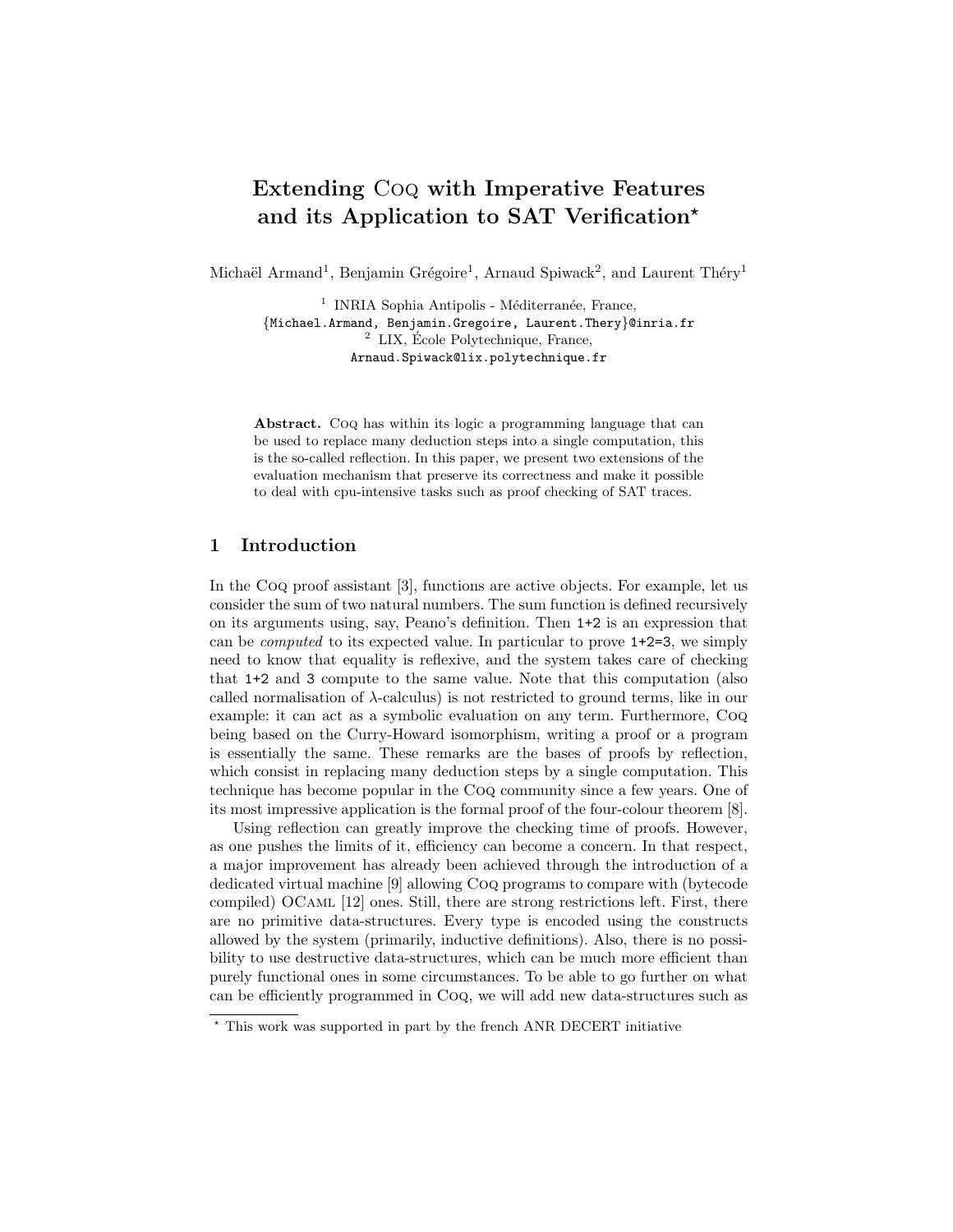native integers and destructive arrays. The challenge is to achieve this, changing as little as possible, in order to preserve trust in the correctness of evaluation in Coq, and nevertheless to get an effective speed-up thank to the new features.

The paper is organised in the following way. In Section 2, we describe how it is possible in Coq to benefit from the arithmetic capabilities of the microprocessor. Section 3 is dedicated to arrays. We then propose two examples that illustrate the benefit of our extension. In Section 4, we present the toy example of the Mini-Rubik for which we use computation to prove that it is always solvable in less than 11 moves. Section 5 is dedicated to a more challenging example. In order to prove the unsatisfiabily of large boolean propositions, we replay in a reflexive way proof traces generated by SAT solvers.

# 2 Extending Coq with machine integers

Arithmetic is currently defined in Coq as a standard inductive type. Thus, computations with numbers do not differ from other data-structures: it is a plain symbolic evaluation. What we aim at, here, is to rely on the arithmetic of the processor to speed-up computations within Coq. In order to add machine integers, a first possibility is to extend the theory underlying the Coq logic with:

- one primitive type int;
- the constructors  $0, 1, 2, \ldots, 2<sup>n</sup> 1$  of type int;
- the basic primitive functions over the type int such as  $+, *, \ldots;$
- the corresponding reduction rules for each primitive function.

It is also necessary to give it an equational theory, for instance, Peano theory together with a lemma stating that  $(2^{n}-1)+1=0$ . However, this approach has some drawbacks:

- It adds a large amount of new constructions to the theory. This goes against de Bruijn's principle which states that keeping the theory and its implementation as small as possible highly contributes to the trust one has in a system. Furthermore, on a more practical side, it will have a deep impact in the implementation, since the terms will have to be extended with new syntactic categories (primitive types and primitive functions).
- It adds a lot of new reductions, not only for ground terms but also for theorems. For example, if we consider the theorem n plus zero that states that  $\forall n:$  int.  $n+0=n$ , it could be convenient to have (n\_plus\_zero 7) reduces to (refl int 7) where refl represents the reflexivity of equality. It is not clear that way that one captures all the necessary reductions.

For these reasons, we have taken an alternative approach. Efficient evaluation in Coq, as provided by the virtual machine, uses a compilation step. Before evaluating a term, it transforms it into another representation that is more suitable for performing reduction. The idea is to introduce the native machine integers not as part of the theory of Coq but only in this compilation phase. So, the type int is defined using the standard commands as a type with a single constructor that contains n digits: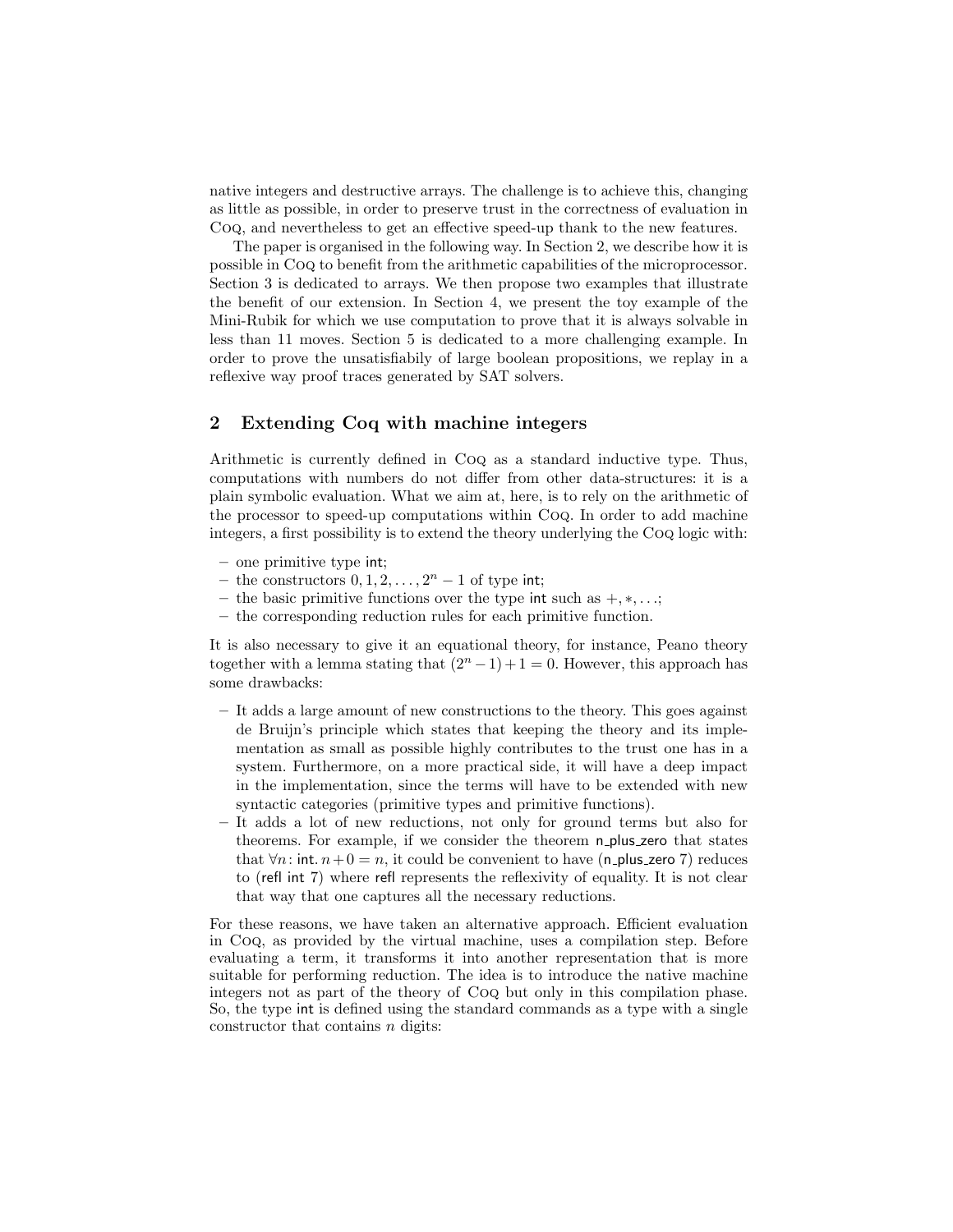Definition digit  $:=$  bool. Inductive int : Type :=  $\ln(d_{n-1} \ldots d_1 d_0 :$  digit) : int.

Note that, in the current development, the type int is not parametric in  $n$ . We use a specific n to get a direct mapping to machine words and their operations. Still, the integration is done in a generic way so integers for a different n could be derived easily.

The primitive functions are not defined directly. We relate the machine numbers int with the relative numbers  $Z$  (the CoQ representation of  $Z$ ) with the two functions  $\overline{\bullet}$  : int  $\rightarrow$  Z and its inverse  $[\bullet]$  : Z  $\rightarrow$  int and we prove that they satisfy the following two properties:

$$
\forall i : \text{int.} \; \overline{[i]} = i
$$
  

$$
\forall z : \mathbf{Z}. \; \overline{[z]} = z \mod 2^n
$$

Now, it is straightforward to define the primitive functions of int as the image of the corresponding function of Z. For example, addition for int is defined as follows:

# Definition  $i_1 +_{int} i_2 := [\overline{i_1} +_Z \overline{i_2}]$

It is also straightforward to derive the basic properties of these functions from the properties of the corresponding functions on Z. This set of definitions and properties will let the user manipulate the type int in Coq as any other type. So we preserve the property that everything is defined from base principle.

Now, the trick is to modify the compiler in such a way that it treats the type int as real machine integers. The main difficulty is that Coq requires strong reduction. This is not the case of traditional functional languages where only weak reduction is needed (no reduction under binders). Before explaining our modification to the compiler, we first give an overview of what symbolic weak and strong reductions are and then explain how the compiler works.

#### 2.1 Strong reduction by symbolic weak reduction

In order to compute the strong normal form of a term  $t$  or to test the convertibility between two terms  $t_1$  and  $t_2$ , the CoQ system uses a compiled implementation of the symbolic calculus [9, 2]. We briefly recall what symbolic computation is starting from the pure  $\lambda$ -calculus extended with inductive types.

Each inductive type is defined by a name  $I$  and a fixed number of constructors |I|. In this context the constructor  $\ln$  is represented by  $C_{\text{int},1}$ . The syntax of the λ-calculus is extended with constructors and case analysis:

$$
a ::= x \mid \lambda x. a \mid a_1 \ a_2 \mid C_{I,i}(a) \mid \text{case } a \text{ of } (x_i \Rightarrow a_i)_{1 \leq i \leq |I|}
$$

the reduction rules are

$$
(\lambda x.a_1)a_2 \Rightarrow a_1\{x \leftarrow a_2\} \qquad (\beta)
$$
  
\n
$$
\text{case } C_{I,j}(a) \text{ of } (x_i \Rightarrow a_i)_{1 \leq i \leq |I|} \Rightarrow a_j\{x_j \leftarrow a\} \qquad (\iota)
$$
  
\n
$$
\Gamma(a) \Rightarrow \Gamma(a') \text{ if } a \Rightarrow a' \qquad (\text{context})
$$

where there is no restriction on the context  $\Gamma$ . Reduction can happen anywhere, in particular under binders or inside a branch of a case. We are interested in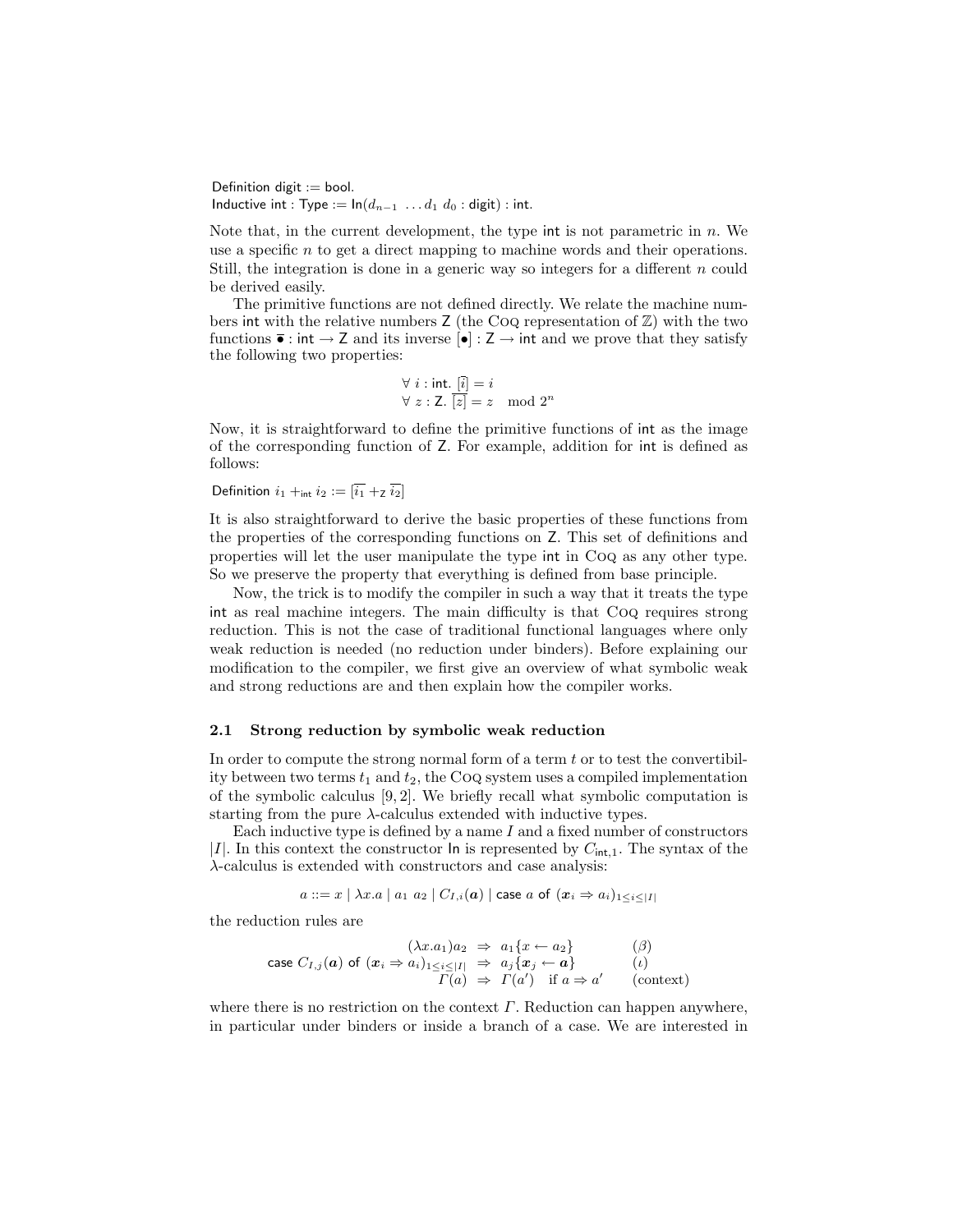computing the strong  $\beta\iota$ -normal form of the  $\lambda$ -term a. This is be done by iterating weak symbolic reduction and readback.

We first introduce the symbolic calculus:

|                              | Extended terms $b ::= x   \lambda x.b   b_1 b_2   C_{I,i}(b)  $ case b of $(x_i \Rightarrow b_i)_{1 \leq i \leq  I }   [k]$ |
|------------------------------|-----------------------------------------------------------------------------------------------------------------------------|
| Accumulators $k ::= h   k v$ |                                                                                                                             |
| Atoms                        | $h ::= \tilde{x} \mid \text{case } k \text{ of } (x_i \Rightarrow b_i)_{1 \leq i \leq  I }$                                 |
| Values                       | $v ::= \lambda x.b \mid C_{L,i}(v) \mid [k]$                                                                                |

The value  $[h \ v_1 \dots v_n]$  is called an accumulator. It represents h applied to arguments  $v_1 \ldots v_n$ . The atom  $\tilde{x}$  is a symbolic variable. It represents the free variable x. Finally, case k of  $(x_i \Rightarrow b_i)_{1 \leq i \leq |I|}$  represents a suspended cases which cannot reduce since its argument does not reduce to a constructor.

The rules for weak reduction are defined as follows:

$$
(\lambda x.b) \quad v \rightarrow b\{x \leftarrow v\} \qquad (\beta_v)
$$
\n
$$
[k] \quad v \rightarrow [k] \quad (\beta_s)
$$
\n
$$
\text{case } C_{I,j}(v) \text{ of } (x_i \Rightarrow b_i)_{1 \leq i \leq |I|} \rightarrow b_j\{x_j \leftarrow v\} \qquad (b_s)
$$
\n
$$
\text{case } [k] \text{ of } (x_i \Rightarrow b_i)_{1 \leq i \leq |I|} \rightarrow [\text{case } k \text{ of } (x_i \Rightarrow b_i)_{1 \leq i \leq |I|}] \qquad (b_s)
$$
\n
$$
\Gamma_v(b) \rightarrow \Gamma_v(b') \quad \text{if } b \rightarrow b' \qquad (\text{context}_v)
$$
\n
$$
\text{where } \Gamma_v(\bullet) ::= \bullet v \mid b \bullet | C_{I,i}(b \bullet v) | \text{ case } \bullet \text{ of } (x_i \Rightarrow b_i)_{1 \leq i \leq |I|}
$$

The rules  $(\beta_v)$  and  $(\iota_v)$  are the standard rules for call-by-value function application and case reduction. The rule  $(\beta_s)$  ("symbolic" β-reduction) handles the case where the function part of an application is not a function: a free variable  $[\tilde{x}]$  or an application of a free variable  $[\tilde{x} v_1 ... v_n]$  or a suspended case. In that case, the accumulator simply absorbs its argument. The rule  $(\iota_s)$  explains what to do when an accumulator is argument of a case: we simply remember that the case construct cannot reduce by producing a new accumulator. The rule (context<sub>n</sub>) enforces weak reduction (no reduction under binder) and a right to left evaluation order (the argument being evaluated before the functional part)<sup>3</sup>.

In order to compute the normal form of a  $\lambda$ -term a, we first inject a into the symbolic calculus. This is done by replacing each free variable  $x$  of  $a$  by its corresponding symbolic value  $[\tilde{x}]$ . We obtain a closed symbolic term: the variable  $\tilde{x}$  is symbolic and not subject to substitution. In order to compute the normal form of a closed symbolic term b, we first compute its symbolic head normal form  $V(b)$  (also called value); then we read back the resulting value:

$$
\mathcal{N}(b) = \mathcal{R}(\mathcal{V}(b))
$$
\n
$$
= \mathcal{R}(\mathcal{V}(b))
$$
\n
$$
= \lambda y \cdot \mathcal{N}((\lambda x.b) [\tilde{y}]) \quad y \text{ fresh}
$$
\n(1)\n(2)

$$
\mathcal{R}(C_{I,i}(\boldsymbol{v})) = C_{I,i}(\mathcal{R}(\boldsymbol{v})) \tag{3}
$$

$$
\mathcal{R}([k]) \tag{4}
$$

$$
\mathcal{R}'(k\ v)\qquad \qquad =\mathcal{R}'(k)\ \mathcal{R}(v)\tag{5}
$$

$$
\mathcal{R}'(\tilde{x}) = x \tag{6}
$$
\n
$$
\mathcal{R}'(x) = \frac{1}{2} \int_{-\infty}^{\infty} f(x) \cdot f(x) \cdot \mathcal{R}'(x) \cdot \mathcal{R}'(x) \cdot \mathcal{R}'(x) \cdot \mathcal{R}'(x) \cdot \mathcal{R}'(x) \cdot \mathcal{R}'(x) \cdot \mathcal{R}'(x) \cdot \mathcal{R}'(x) \cdot \mathcal{R}'(x) \cdot \mathcal{R}'(x) \cdot \mathcal{R}'(x) \cdot \mathcal{R}'(x) \cdot \mathcal{R}'(x) \cdot \mathcal{R}'(x) \cdot \mathcal{R}'(x) \cdot \mathcal{R}'(x) \cdot \mathcal{R}'(x) \cdot \mathcal{R}'(x) \cdot \mathcal{R}'(x) \cdot \mathcal{R}'(x) \cdot \mathcal{R}'(x) \cdot \mathcal{R}'(x) \cdot \mathcal{R}'(x) \cdot \mathcal{R}'(x) \cdot \mathcal{R}'(x) \cdot \mathcal{R}'(x) \cdot \mathcal{R}'(x) \cdot \mathcal{R}'(x) \cdot \mathcal{R}'(x) \cdot \mathcal{R}'(x) \cdot \mathcal{R}'(x) \cdot \mathcal{R}'(x) \cdot \mathcal{R}'(x) \cdot \mathcal{R}'(x) \cdot \mathcal{R}'(x) \cdot \mathcal{R}'(x) \cdot \mathcal{R}'(x) \cdot \mathcal{R}'(x) \cdot \mathcal{R}'(x) \cdot \mathcal{R}'(x) \cdot \mathcal{R}'(x) \cdot \mathcal{R}'(x) \cdot \mathcal{R}'(x) \cdot \mathcal{R}'(x) \cdot \mathcal{R}'(x) \cdot \mathcal{R}'(x) \cdot \mathcal{R}'(x) \cdot \mathcal{R}'(x) \cdot \mathcal{R}'(x) \cdot \mathcal{R}'(x) \cdot \mathcal{R}'(x) \cdot \mathcal{R}'(x) \cdot \mathcal{R}'(x) \cdot \mathcal{R}'(x) \cdot \mathcal{R}'(x) \cdot \mathcal{R}'(x) \cdot \mathcal{R}'(x) \cdot \mathcal{R}'(x) \cdot \mathcal{R}'(x) \cdot \mathcal{R}'(x) \cdot \mathcal{R}'(x) \cdot \mathcal{R}'(x) \cdot \mathcal{R}'(x) \cdot \math
$$

$$
\mathcal{R}'(\text{case } k \text{ of } (x_i \Rightarrow b_i)_{1 \leq i \leq |I|}) = \text{case } \mathcal{R}'(k) \text{ of } (x_i \Rightarrow \mathcal{N}(b \ C_i([\tilde{y}_i]))_{1 \leq i \leq |I|})
$$
\n
$$
\text{where } b = \lambda x.\text{case } x \text{ of } (x_i \Rightarrow b_i)_{1 \leq i \leq |I|}
$$
\n(7)

and  $y_i$  are sequences of fresh variables with  $|y_i| = |x_i|$ 

 $3$  The evaluation order is important when using a virtual machine like the ZAM [11] with *n*-ary applications to execute the symbolic calculus.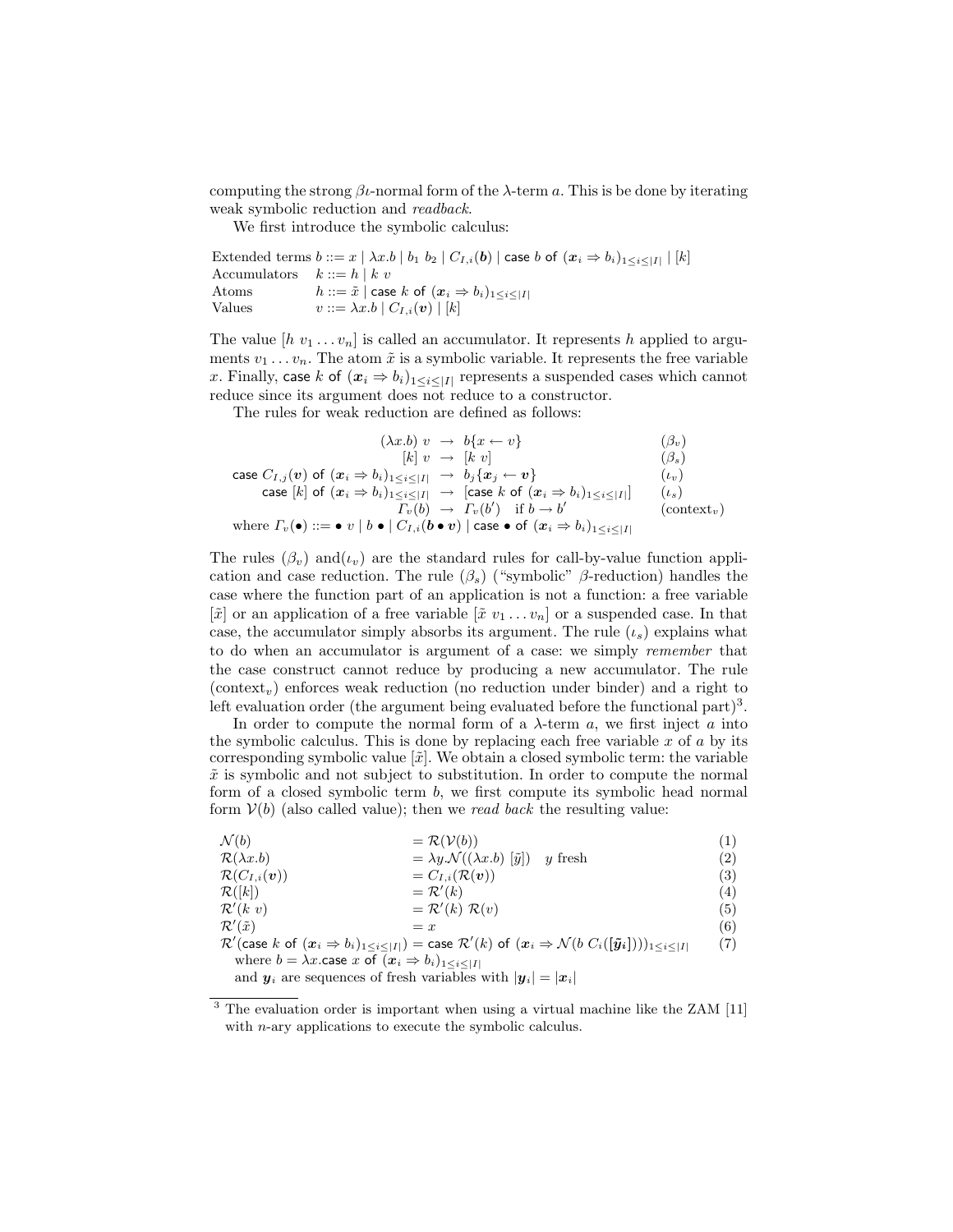The readback function  $\mathcal R$  is defined recursively. It transforms a value v into a normalised source term. Reading back an atom  $\tilde{x}$  (equation 6) simply consists in extracting the variable x. Reading back an accumulator  $k \, v$  (equations 5) consists in applying the readback of the functional part to the readback of the argument. The interesting case is for function  $\lambda x.b$  (equation 2). It consists in applying the functional value to a value  $\left[\tilde{y}\right]$  representing a fresh variable. Here, "fresh" means that  $y$  is not a free variable of  $b$ . Then, we compute the value of the application, which reduces in one step to  $b\{x \leftarrow [\tilde{y}]\}$ , and reads it back as a normalised term a. The normal form of  $\lambda x.b$  is  $\lambda y.a$ , which is correct up to  $\alpha$ -conversion. The same idea is used to obtain the normal form of the branches of a case.

In [9], the authors prove the following theorem in the case of the  $\lambda$ -calculus:

**Theorem 1.** If a is a closed, strongly normalizing  $\lambda$ -term, then  $\mathcal{N}(a)$  is defined and is the normal form of a.

The normal form of a term can be obtained by recursively computing its symbolic weak normal form and reading back the resulting value. The efficiency of the process clearly depends on the efficiency of the weak evaluation.

#### 2.2 Compiling the symbolic calculus

Weak symbolic reduction can be implemented using a compiler and an abstract machine. The abstract machine we present here is a simplified version of the ZAM [11]. We write  $\hat{v}$  the values manipulated by the abstract machine. They are pointers to heap allocated blocks  $[T : \hat{v}_1, \ldots, \hat{v}_n]$ , where T is a tag, and the  $\hat{v}_i$  are values belonging to the block.

A machine state  $(e, c, s)$  has three components: an environment  $e$  that contains a sequence of machine values  $\hat{v}_1, \ldots, \hat{v}_n$  (it associates to the variable of de Bruijn index i the value  $\hat{v}_i$ ); a code pointer c that represents the term being executed; a stack frame s that contains function arguments, intermediate results and return context  $\langle c, e \rangle$ . The semantics of the instruction set and the compilation rules are given Figure 1.

The compilation scheme  $[b]c$  takes a term b that has to be compiled and a code c that corresponds to the continuation of b. If b is normalising, the execution of  $(e, [b]c, s)$  leads to  $(e, c, \hat{v}:: s)$  where  $\hat{v}$  is the machine representation of the value v of b where the free variables have been substituted by their values in  $e$ .

Evaluating the code corresponding to a function  $\lambda x.b$  builds a closure  $[T_\lambda :$  $c, e$  where c is the code pointer corresponding to b and e the current environment. For application, a return context is pushed on the stack, then the argument and the function are evaluated, and finally, the APPLY instruction starts the evaluation of the closure. For constructors, the instruction MAKEBLOCK $(n, T)$ builds a block<sup>4</sup>  $[T : \hat{v}_1 \dots \hat{v}_n]$  which is the machine representation of constructors. The compilation of a case starts by a PUSHRA, which saves the return context

<sup>4</sup> The compilation of a block erases the inductive name in the constructor. For the correctness, we refer to [9].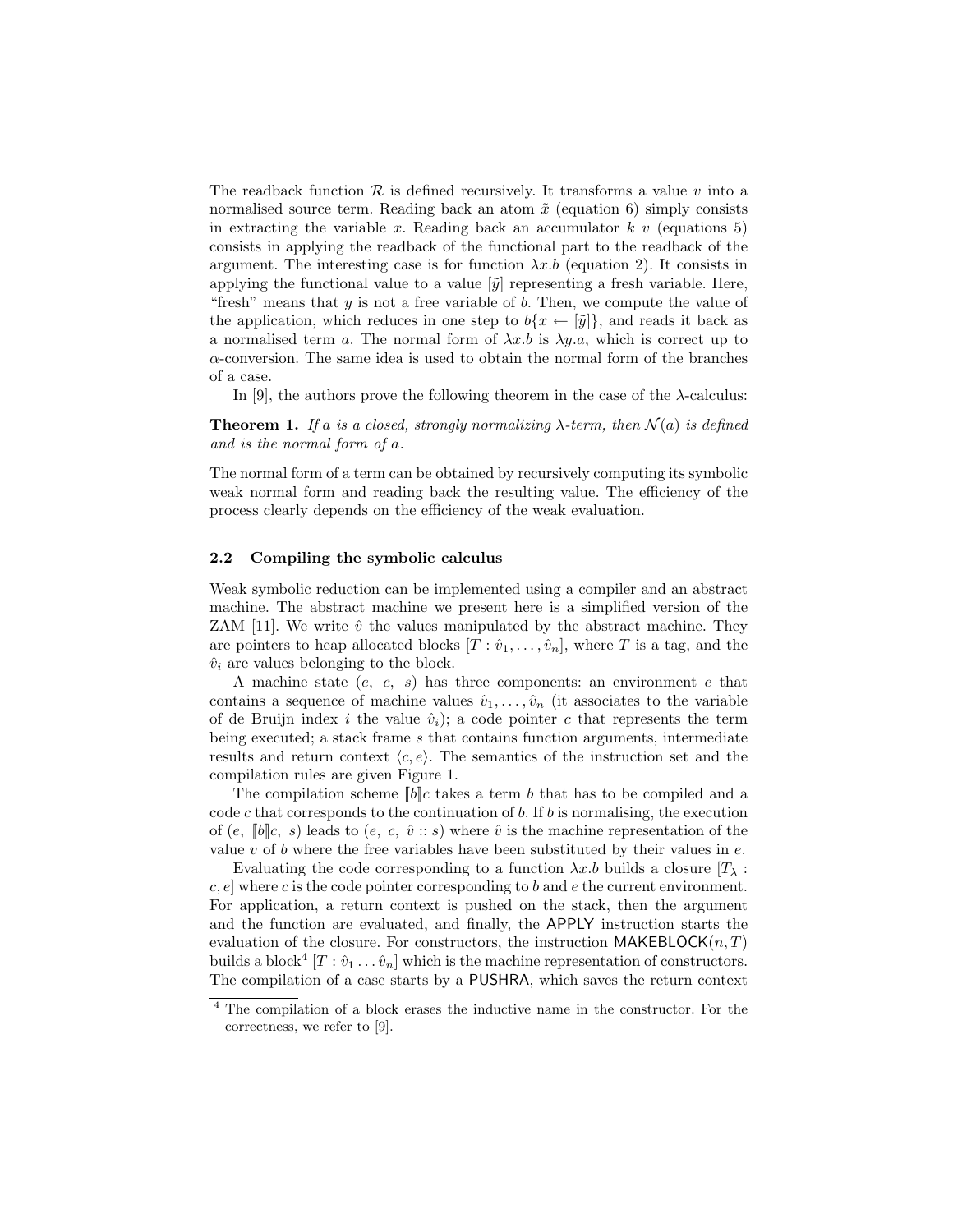$\llbracket x \rrbracket c = \text{ACCESS}(i); c \text{ where } i \text{ is the de Bruijn index of } x$  $[\lambda x.b]c = \text{CLOSURE}(\text{GRAB}; [b] \text{RETURN}); c$  $[|b_1 \; b_2]c =$  PUSHRA $(c)$ ;  $[|b_2|]$  $[|b_1|$ APPLY  $[[C_{I,i}(b_1,\ldots,b_n)]]c = [[b_n] \ldots [[b_1]]$ MAKEBLOCK $(n,i); c$ [case  $b$  of  $(\boldsymbol{x}_i \Rightarrow b)_{1 \leq i \leq |I|}]c$  =  $\mathsf{PUSHRA}(c); \llbracket b \rrbracket \mathsf{SWITCH}(\llbracket b_1 \rrbracket \mathsf{RETURN}, \ldots, \llbracket b_{|I|} \rrbracket \mathsf{RETURN})$  $(e, \; \text{ACCESS}(i); c, \; s) \; \rightsquigarrow \; (e, \; c, \; e[i] \, \text{:}: s)$  $(e, \text{CLOSURE}(c_f); c, s) \rightsquigarrow (e, c, [T_\lambda : c_f, e] :: s)$  $(e, \text{ GRAB}; c, \hat{v}:: s) \rightsquigarrow (\hat{v}:: e, c, s)$  $(e_f, \text{ RETURN}, \hat{v} :: \langle c, e \rangle :: s) \rightsquigarrow (e, c, \hat{v} :: s)$  $(e, \text{ APPLY}, [T_\lambda : c_f, e] :: s) \rightsquigarrow (e_f, c_f, s)$  $(e, \text{PUSHRA}(c_1); c_2, s) \rightsquigarrow (e, c_2, \langle c_1, e \rangle :: s)$  $(e, \text{ MAKEBLOCK}(n, T); c, \hat{v}_1 :: \ldots :: \hat{v}_n :: s) \rightsquigarrow (e, c, [T : \hat{v}_1 :: \ldots :: \hat{v}_n] :: s)$  $(e, \textsf{SWITCH}(c_1, \ldots, c_m), [T : \hat{v}_1 : \ldots : : \hat{v}_n] : s) \rightsquigarrow (\hat{v}_n : \ldots : : \hat{v}_1 : : e, c_T, s)$  $(e, \text{SWITCH}(c_1, \ldots, c_m), [0: \text{ACCU}, \hat{k}] :: s \rightsquigarrow (e, \text{RETURN}, \hat{v} :: s)$ where  $\hat{v} = [0 : \text{ACCU}, [1 : \hat{k}, [T_{\lambda} : \text{GRAB}; \text{SWITCH}(c_1, \ldots, c_m)]]]$  $(e_f, \; \mathsf{ACCU}, \hat{v}_a::\langle c, \; e\rangle::s) \;\; \leadsto \;\; (e, \; c, \; [0:\mathsf{ACCU}, e_f::\hat{v}_a]::s)$ 

Fig. 1. Compilation rules and semantics of the virtual machine

(used at the end of branches), then the argument is evaluated and the SWITCH instruction jumps to the corresponding branche.

What happens for the symbolic calculus? When an APPLY instruction is executed, the top stack value is not necessarily a closure, it can be the machine representation of an accumulator. An accumulator  $[k]$  is represented like a closure: [0 : ACCU,  $\hat{k}$ ]. Furthermore,  $k$  being of the form  $h\ v_1 \ldots v_n$ ,  $\hat{k}$  is represented as an environment: the sequence  $\hat{h}, \hat{v}_1, \dots, \hat{v}_n$ . The ACCU instruction takes the top value of the stack, pushes it at the end of the environment, rebuilds an accumulate block and returns. In that way, the APPLY instruction does not need to perform an extra test.

For the same reason, when a SWITCH instruction is executed, the top value is not necessarily a constructor, it can be an accumulator. If the tag is 0, the matched value is an accumulator, the SWITCH instruction builds an accumulate block representing the suspended case. In practice, 0 branches are automatically added to cases by the compiler, thus the SWITCH instruction of the ZAM can be used without extra test. Note that for atoms,  $\hat{x}$  is represented by the block  $[0:x]$  and case k of  $(x_i \Rightarrow b)_{1\leq i\leq |I|}$  is represented by  $[1:\hat{k}, [T_\lambda:c,e]]$  where  $\hat{k}$  is the machine representation of  $k$ ,  $c$  and  $e$  are the code and the environment for the function  $\lambda x$  case x of  $(\boldsymbol{x}_i \Rightarrow b)_{1 \leq i \leq |I|}$ .

In order to normalise a  $\lambda$ -term a using the virtual machine, we first compute  $c = \llbracket a \rrbracket$  and start the evaluation with the abstract machine in the state  $(e, c, \emptyset)$ , where e is an environment associating to each free variable x of a its value  $[\tilde{x}]$ encoded by the heap block  $[0 : ACCU, [0 : \tilde{x}]]$ . When the machine stops, we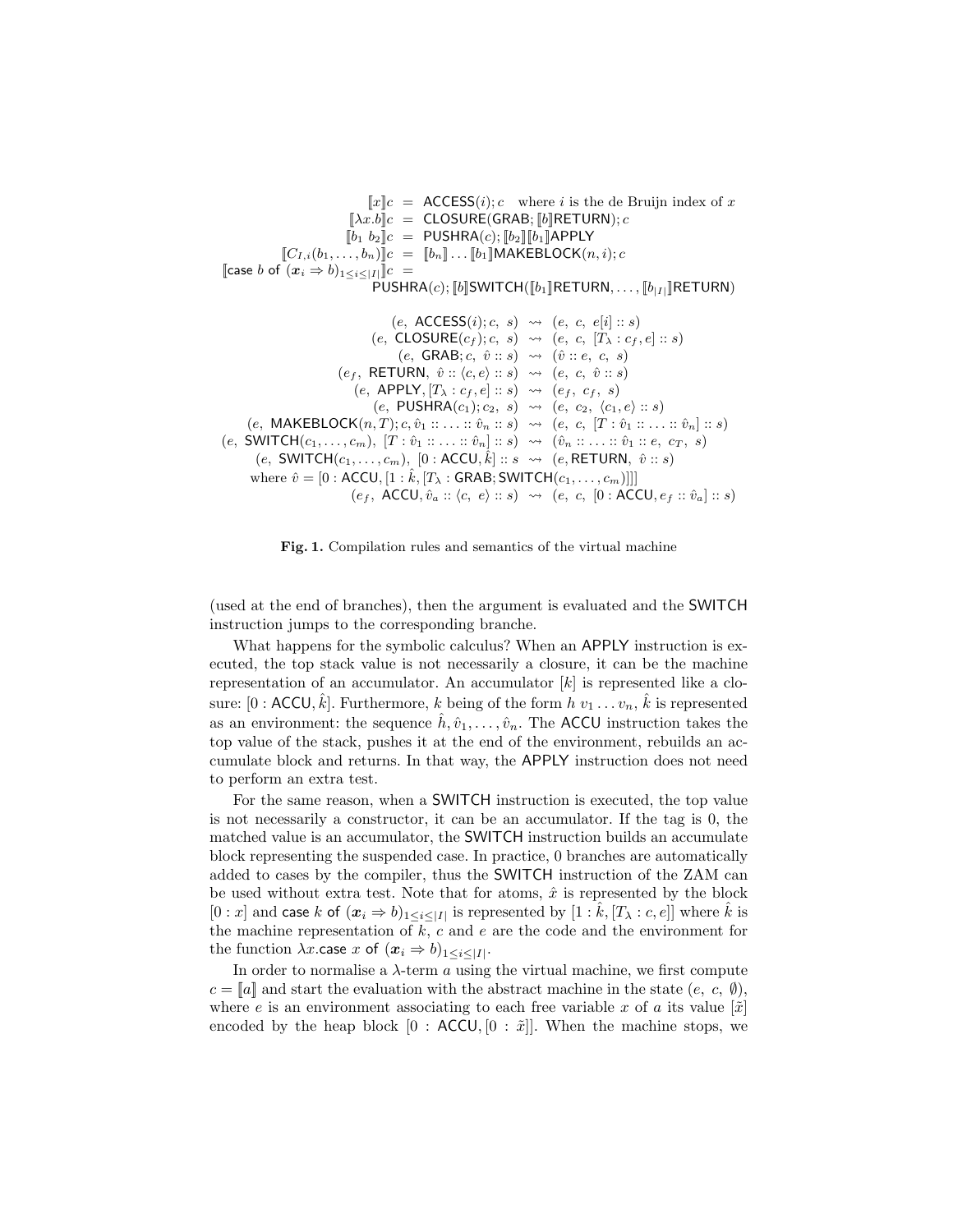obtain a value  $v$  on the top of the stack. The readback function analyses which kind of value it is. It can either be a closure, a constructor, or an accumulator. This can be done by a simple inspection of the tag. If the tag is  $T_{\lambda}$ , we have to normalise  $v[\tilde{y}]$ . This is done simply by restarting the machine in the state  $(e, \text{APPLY}, v : [\tilde{y}] : \emptyset)$ . The same technique is used to normalise the branches of a suspended case.

#### 2.3 Adding machine integers

We are now ready to explain how we can take advantage of the compilation mechanism to boost the evaluation of a  $\lambda$ -calculus extended with inductive types using the machine-integer operations. Of course, the gain will only be effective for programs using the previously defined inductive type int.

We extend the  $\lambda$ -calculus with a global environment  $\Delta$  associating global variables g to their definition ( $\lambda$ -term):

 $a ::= x\mid \lambda x.a\mid a_1\; a_2 \mid C_{I,i}(\boldsymbol{a}) \mid$  case  $a$  of  $(\boldsymbol{x}_i \Rightarrow a_i)_{1\leq i \leq |I|}\mid g$ 

 $\Delta ::= \emptyset \mid \Delta :: (q, a).$ 

The reduction rules now depend on the global environment  $\Delta$  and are extended with one rule for the reduction of global definitions:  $g \rightarrow \Delta(g)$ .

We assume that n has been chosen in such a way that the term  $\ln(d_{n-1}, \ldots, d_0)$ is isomorphic to the machine word  $d_{n-1} \ldots d_0$  if the  $d_i$  are all constructors (true stands for the machine digit 1 and false for 0). In the following, the term  $\ln(d_{n-1},\ldots,d_0)$  is written p if all the  $d_i$  are constructors. We write p for the machine representation of p. If m is a machine integer, we write  $|m|$  its representation as a term of type int; we have  $p = |\dot{p}|$  and  $m = |\dot{m}|$ .

In the following, we assume that we have a global definition  $+$  performing the addition of two int. We denote by  $+_a$  its associated definition and we write  $+\overline{M}$  the processor addition. We assume that  $+\overline{A}$  does what it is supposed to do, i.e.:

$$
p_1 + p_2 \Rightarrow^* |\dot{p}_1 +_M \dot{p}_1|
$$

This gives us a first way to boost the reduction of  $+$  when the two arguments are of the form  $p_1$  and  $p_2$ ; instead of accessing to the global definition  $a_4$  of  $a_1$  and then reducing the application  $a_1 p_1 p_2$ , one can directly compute  $|p_1 +_M p_2|$ . This solution does not work so well when additions are nested. For example, during the reduction of  $(p_1+p_2)+p_3$ , the machine word  $\dot{p}_1+p_2$  would be injected into its constructor representation at the end of the evaluation of  $p_1 + p_2$  and then immediately re-injected into a machine word to perform the second addition. We have chosen a different solution that overcomes this problem.

We extend the symbolic calculus with machine integers and their primitive operations. The idea is to try to maintain as long as possible the terms of type int in their machine representation. The syntax of the new symbolic calculus is extended with machine integers:

$$
b ::= x \mid \lambda x.b \mid b_1 \mid b_2 \mid C_{I,i}(\mathbf{b}) \mid \text{case } b \text{ of } (\mathbf{x}_i \Rightarrow b_i)_{1 \leq i \leq |I|} \mid [k] \mid m
$$
  

$$
v ::= \lambda x.b \mid [k] \mid C_{I,i}(v_1, \ldots, v_n) \mid m
$$
  

$$
\Delta_b ::= \emptyset \mid \Delta_b ::= (g, v)
$$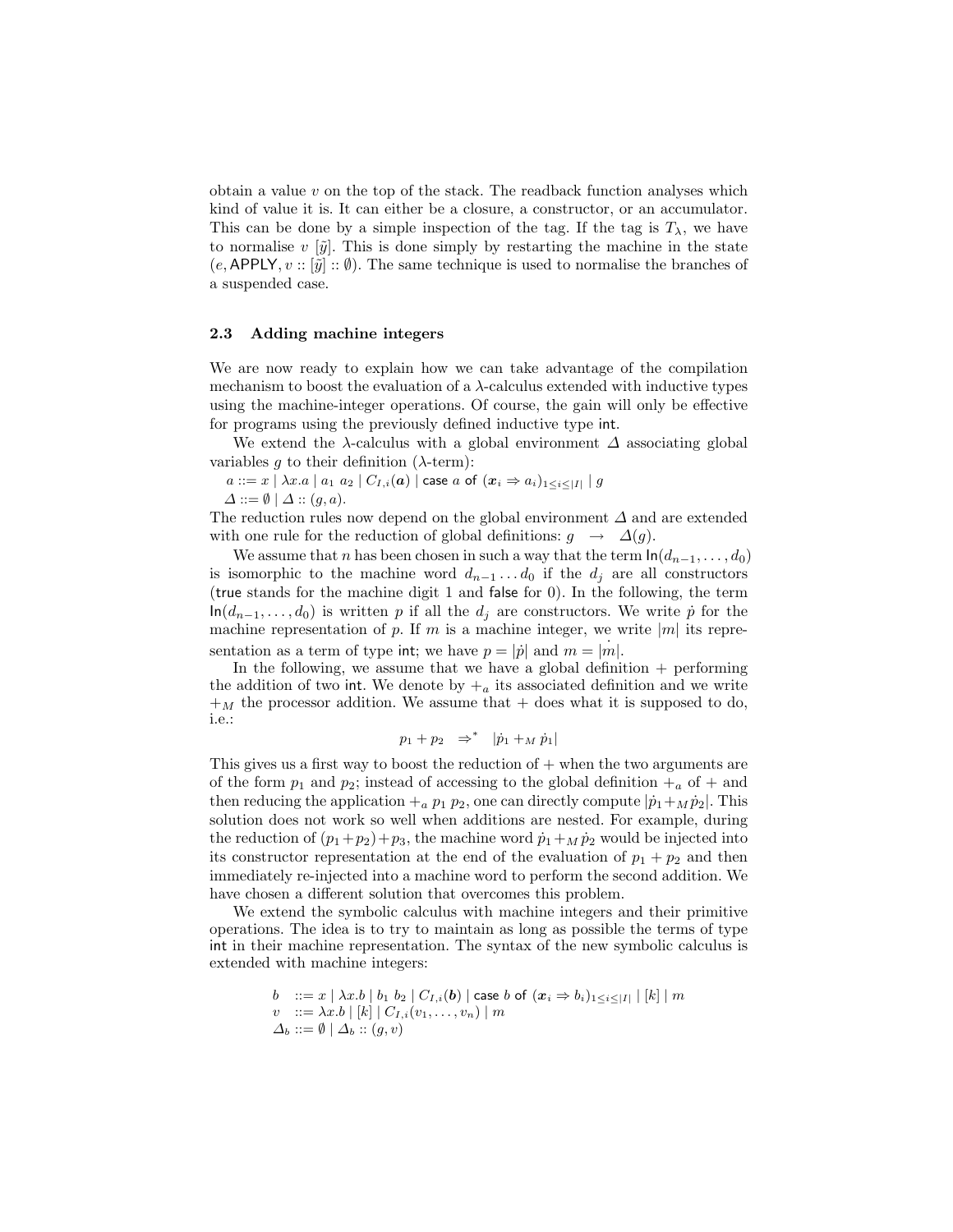In the definition of values, we exclude the case  $\ln(v_1, \ldots, v_n)$  where the  $v_i$  are all true or false. New reduction rules are added to the calculus. First, a special case is added for the constructor In:

 $p \rightarrow \dot{p}$ 

In other words, when a constructor of type int can be represented by a machine word, its value is the machine representation. Second, for each global definition representing a primitive operation over int, some special rules are added. Let us consider addition, we add two rules:

$$
m_1 + m_2 \rightarrow m_1 +_M m_2
$$
  

$$
v_1 + v_2 \rightarrow \Delta_b(+) v_1 v_2
$$

The first rule applies when the two arguments of  $+$  are in machine representation. The result is given by the machine addition. The second one applies when one of the two arguments is not in machine representation. It can either be an accumulator or an In constructor with one of its arguments being an accumulator. In that case, the usual rule for global variable is used: the variable is replaced by is associating value in  $\Delta_b$ .

Pattern matching on terms of type int has also to be taken care of. The matched value can be a machine word whereas a constructor value or an accumulator is expected. For this reason, we add the rule:

case *m* of 
$$
(x_i \Rightarrow b)_{1 \leq i \leq |I|} \rightarrow
$$
 case  $|m|$  of  $(x_i \Rightarrow b)_{1 \leq i \leq |I|}$ 

Finally the readback function only needs to be extended so to get rid of machine integers:  $\mathcal{R}(m) = |m|$ .

Theorem 1 can be extended to this new symbolic calculus:

Theorem 2. If for all global definitions g with a special shortcut we have  $\Delta_b(g)$  m  $\rightarrow^* g_M$  m. For all closed term a, well typed and strongly normalising, then  $\mathcal{N}(a)$  is defined and is then normal form of a.

What remains to be modified is the virtual machine and the compilation scheme. Previously, the values of the virtual machine were only pointers to heapallocated blocks. The values are now extended with machine integers. Two instructions TOINT and OFINT are added to the virtual machine. Their semantics is given by:

$$
(e, \text{OFINT}; c, d_0 :: \dots :: d_{n-1} :: s) \rightsquigarrow (e, c, m :: s) m = d_0 \dots d_{n-1} \quad (1)
$$
\n
$$
(e, \text{OFINT}; c, v_0 :: \dots :: v_{n-1} :: s) \rightsquigarrow (e, c, v :: s) \text{ otherwise} \quad (2)
$$
\n
$$
\text{where } v = [1 : v_0, \dots, v_{n-1}] \quad (e, \text{TOINT}; c, m :: s) \rightsquigarrow (e, c, v :: s) \quad (3)
$$
\n
$$
\text{where } v = [1 : d_0, \dots, d_{n-1}] \quad (e, \text{TOINT}; c, v :: s) \rightsquigarrow (e, c, v :: s) \text{ otherwise} \quad (4)
$$

We also add one instruction for each primitive operations. For example, the instruction ADD corresponds to the addition:

$$
(e, ADD; c, m_1 :: m_2 :: s) \rightsquigarrow (e, c, m_1 +_M m_2 :: s)
$$
  
\n
$$
(e, ADD; c, v_1 :: v_2 :: s) \rightsquigarrow (e_+, c_+, v_1 :: v_2 :: \langle c, e \rangle :: s)
$$
 otherwise (6)  
\nwhere  $\Delta_b(+) = [T_\lambda : c_+, e_+]$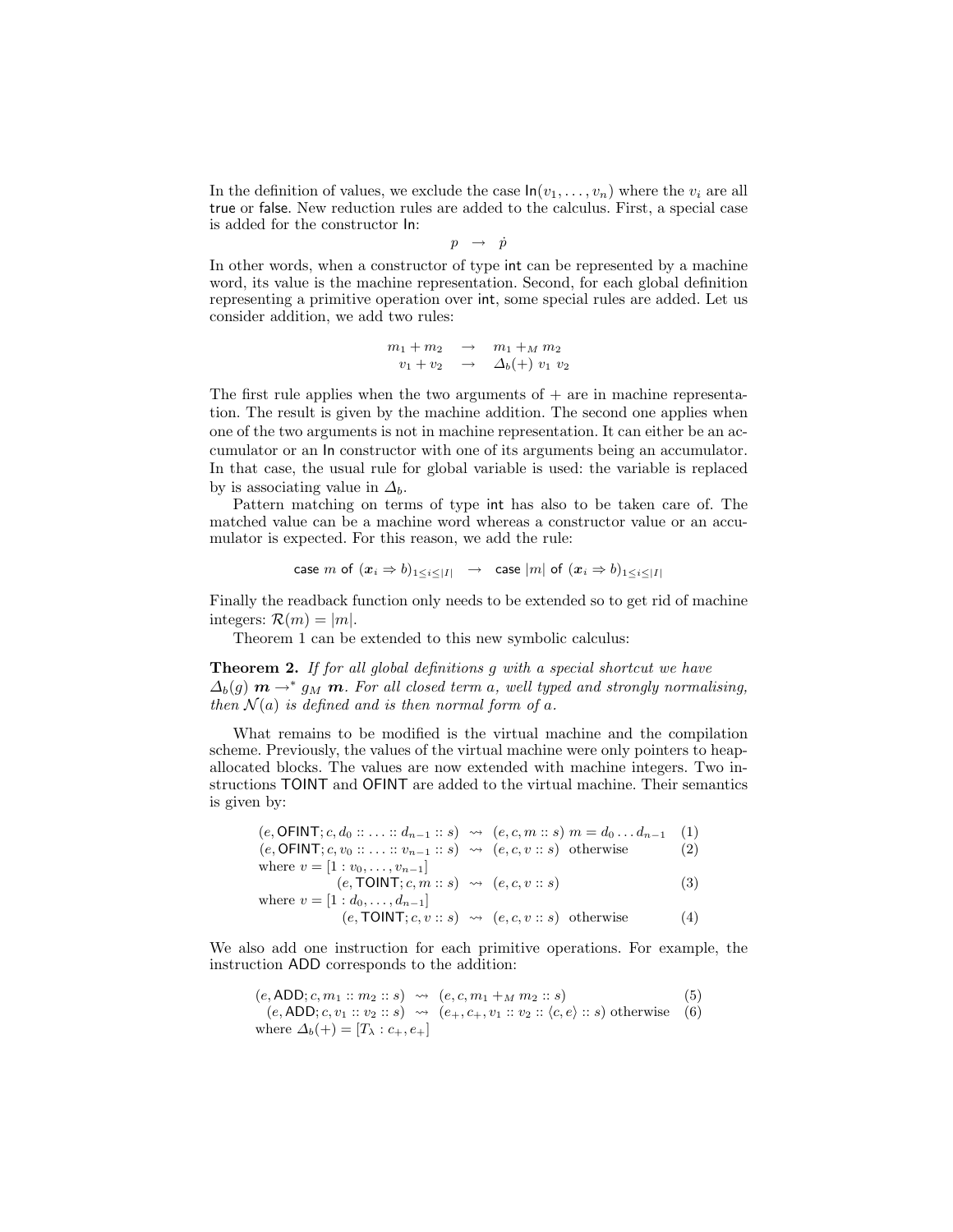Finally, we modify the compiler with special cases for the compilation of the In constructor, for the primitive operations and for the pattern matching over elements of type int:

$$
\begin{array}{rl}\text{[[In}(b_0,\ldots,b_{n-1}]\!c &= [\![b_{n-1}]\!]\ldots [\![b_0]\!] \mathsf{OFINT};c\\ \text{[[}b_1+b_2]\!]c &= [\![b_2]\!]\!]\text{[}b_1]\!\!\!\text{ADD};c\\ \text{[case }b\text{ of }(x_i\Rightarrow b)_{1\leq i\leq |I|}]\!]c &=\\ \text{PUSHRA}(c); \text{[[}b]\!\!\!\text{TOTINT};\text{SWITCH}([\![b_1]\!]\!\!\text{RETURN},\ldots,[\![b_n]\!]\!\!\text{RETURN})\\ \text{if type of }b=\text{int}\end{array}
$$

The compilation of the In constructor generates an OFINT as last instruction and not a MAKEBLOCK as for the other constructors. The OFINT instruction checks if the first  $n$  arguments on the stack correspond to machine representation of digits (i.e. a block representing the constructors true or false). If all the arguments are constructors, the instruction builds the corresponding machine word (this corresponds to the reduction rule  $p \rightarrow \dot{p}$  at the symbolic level). If one of the argument is not a constructor, the instruction is equivalent to  $MAKEBLOCK(n, 1)$ .

The compilation of  $a + first$  evaluates its arguments, then the ADD checks if they are machine words. If it is the case, the instruction simply performs the addition. If not, the instruction gets the value  $[T_{\lambda}:c_{+},e_{+}]$  of the  $+$ , inserts a return context  $\langle c, e \rangle$  and performs an APPLY.

The compilation of a pattern matching on an object of type int is also modified. A TOINT instruction is inserted just before the SWITCH. If the top value of the stack is a machine word, the TOINT instruction replaces it by its corresponding block representation. If not, the TOINT instruction does nothing. The semantics of the SWITCH does not need to be modified.

The readback function should be able to analyse the value it gets. Before adding machine integer, this was done by matching the tag of the heap block. Remember that a heap block is a pointer, i.e. a machine integer. The problem is how to differentiate between pointers and integers. Note that a similar problem occurs for the implementation of the new instructions, which have to test if some values are blocks or integers. Fortunately, there is an easy solution. Since the implementation of the Coq virtual machine is based on the one of OCaml. The OCaml garbage collector makes the difference between a machine word representing a pointer and a machine word representing an integer using the following convention: a pointer is a machine word with least significant bit set to 0, an integer is a machine word with the bit set to 1. So, an integer  $p$  is encoded by the machine word  $2p + 1$ . This is why OCAML, and now CoQ, have integers of only 31 bits on a 32-bit architecture.

#### 2.4 Primitive functions

As adding a new primitive function requires some expertise, we have developed a reasonable library of primitive functions for the int type. It contains the usual functions (addition, multiplication, square root, comparison, logical functions, shifts) but also some iterators. Functions like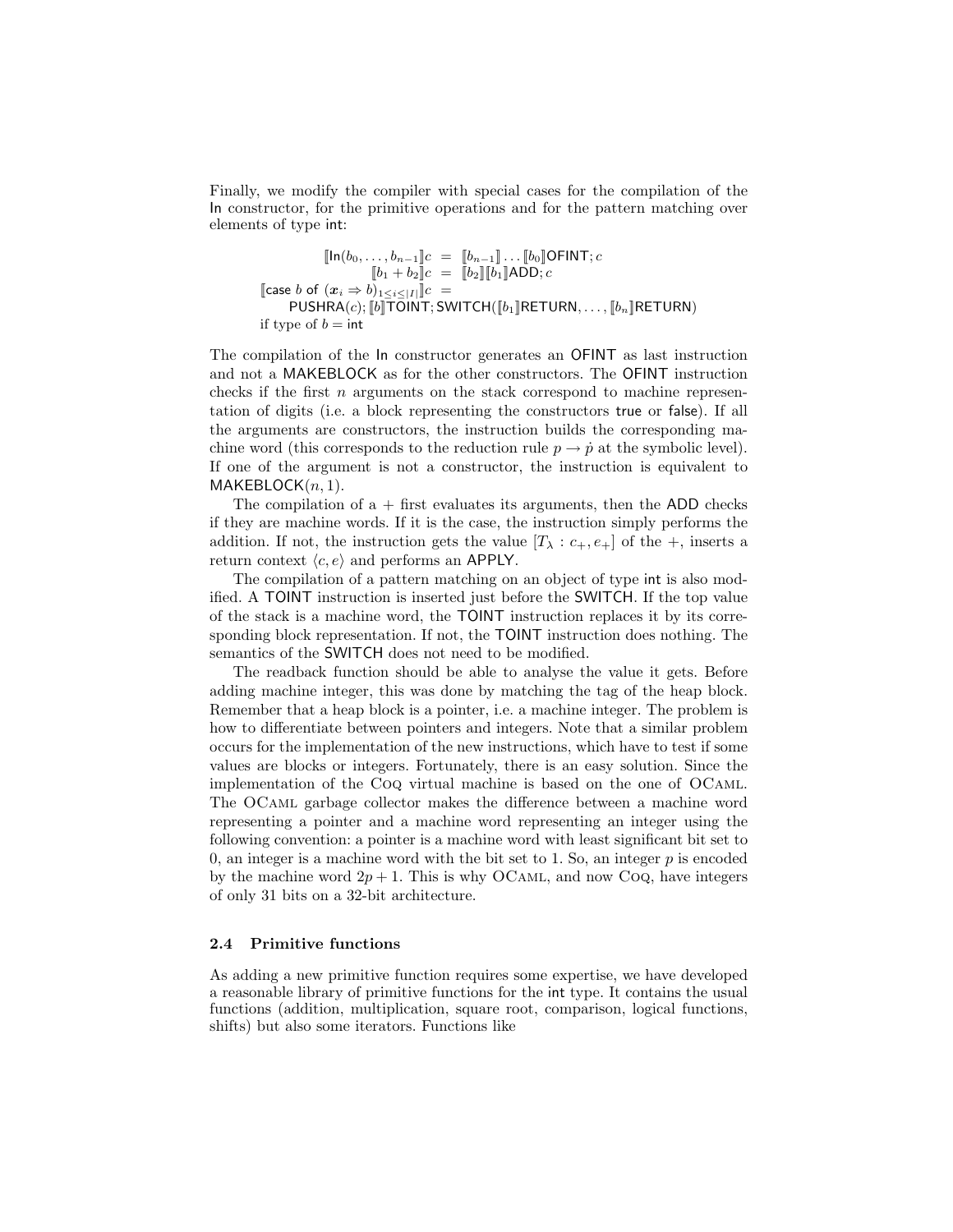```
Definition foldi (A:Type) (F:A->A) (a:A) (n_s n_e):iif n_s \leq n_e then
     (fix aux (i:int) (ai:A) {
         if i = n_s then F i ai else aux (i-1) (F i ai)
      }) n_e a
  else a.
```
that computes F  $n_s$  (F  $n_{s+1}$  (... (F  $n_e$  a)...)) cannot be defined on top of our library. Because of the definition of int, this is not structurally recursive so Coq cannot establish that it always terminates. So, we add them as primitive functions.

# 3 Extending Coq with persistent arrays

Arrays are among the most important data-structures. Unfortunately, logics like the one of Coq are stateless. So, it is impossible to deal directly with destructive arrays as the ones we find in mainstream programming languages. The workaround is usually to use some flavour of purely functional arrays [13]. This works pretty well when arrays are rather small. For larger ones, not having an  $O(1)$ access to elements of the array quickly becomes unmanageable.

In order to introduce destructive arrays, one way to go is to add states to the logic. Monads [18] are the standard way to do this. Unfortunately, monads are quite difficult to manage in a prover without developing some infrastructure (see [5, 15] for example). An alternative approach is to develop some kind of program analysis that is capable of discovering (automatically or semiautomatically) that it can safely use destructive arrays instead of functional ones (see [14] for example). If one wants this technique to be applicable to a large set of programs, such analysis is usually rather complex. Here, we are going to follow a third approach and use destructive arrays but with a functional interface. These arrays are called persistent arrays [1]. For Coq, persistent arrays are implemented in a very naive way. An array is simply composed of the list of elements of the array and a default value.

Inductive array  $(A : Type) : Type := mkArray(elems : list A)(default : A).$ 

As there is no exception in Coq, the default value is mainly used as a return value when accessing outside the range of the array. Instead of a default value, all functions manipulating arrays could have been parametrised by a proof that the access is valid. This last solution has two drawbacks. First, a proof has to be provided each time a function is used. Second in a call by value strategy, it adds extra costs since the proof has to be reduced before the actual function is evaluated. With a default value, the two basic operations on arrays are defined in a straightforward manner:

Definition get  $(A : Type)(t : array A)(n : int) := get$ -elem (default t) (elems t) n. Definition set  $(A : Type)(t : array A)(n : int)(a : A) :=$ mkArray (upd\_elem (elems  $t$ )  $n a$ ) (default  $t$ ).

where (get elem d l n) returns the  $n + 1$ -th element of the list l if n is less than the size of the list, d otherwise; and (upd elem l n a) returns l where the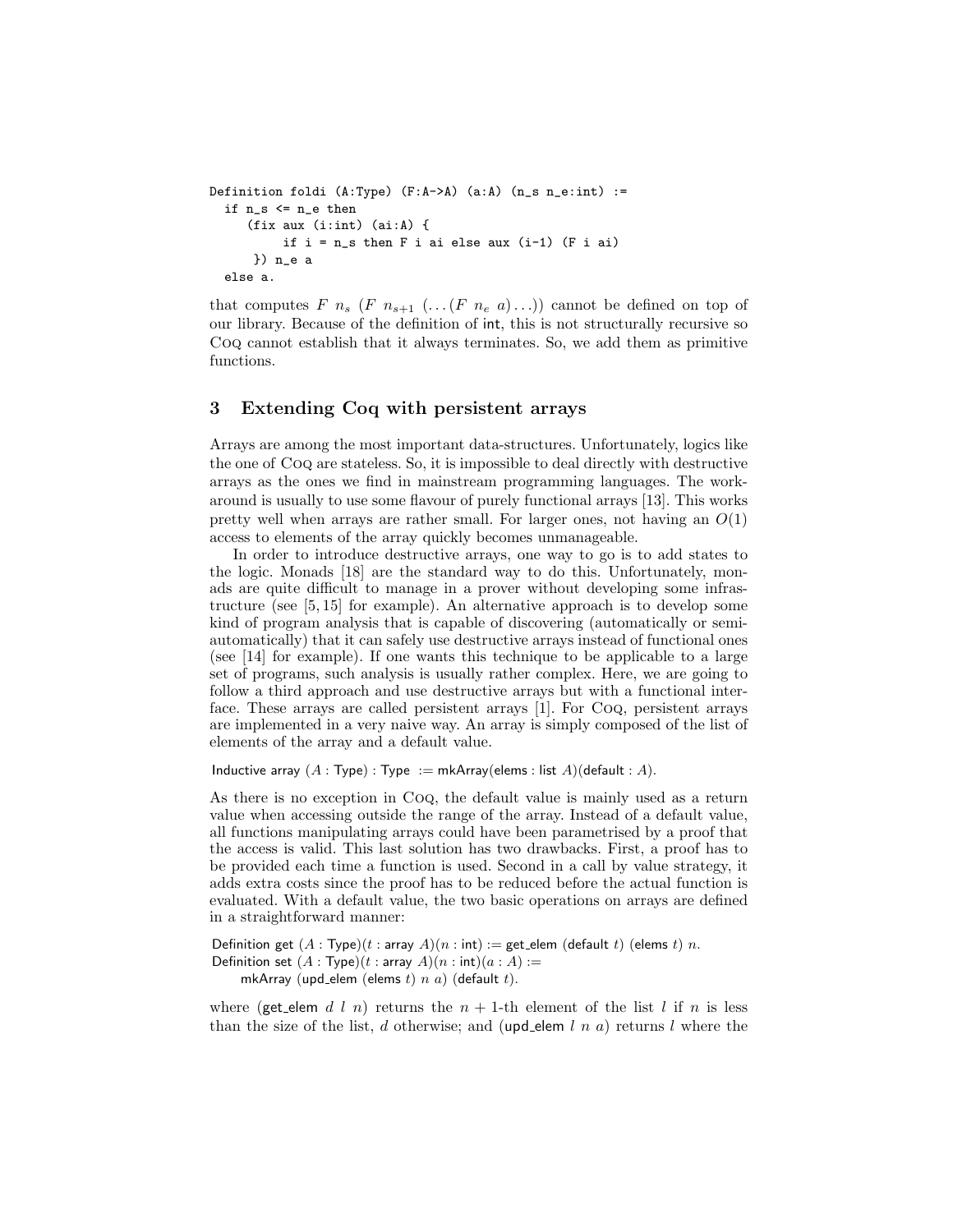$n+1$ -th element has been replaced by a if n is less than the size of the list, l otherwise. Both definitions are very inefficient. The access is linear in the number of elements and the update is also linear and furthermore reallocates a large part of the list.

Now, the virtual machine is going to conform to this functional behaviour but using destructive arrays. The idea is quite simple. Among all the versions of the array that may co-exist during execution, the last one (the newest one) is privileged and is represented by a destructive array. Look-ups and updates applied to this last version are then very efficient. Older versions of the array are not destructive arrays but point to the last version through a list of indirections. These indirections explain which modifications have to be applied in order to retrieve the values of the old array from the last version. Look-ups of old versions are possible (this is a requirement of the functional interface) but rather slow (linear to the number of updates). Updates just add a level on indirection. For the implementation, we have directly adapted the OCaml code proposed by J.C. Filliâtre in his paper [6]. Persistent arrays are defined as follows:

```
type 'a parray_kind = Array of 'a array | Updated of int * 'a * 'a parray
and 'a parray = ('a parray_kind) ref
```
A persistent array is a reference on a parray\_kind which is either a destructive array (Array) or an indirection Updated $(i, v, t)$  indicating that the persistent array is  $t$  except that at position  $i$  the value is  $v$ . The OCAML implementation does not contain explicitly the default value. It is stored in the last position of the array.

For the get function, we look directly in the array or follow the indirections:

```
let rec get p n =match !p with
  | Array t ->
     let 1 = Array.length t inif 0 \leq n && n \leq 1 then Array.get t n else Array.get t (1-1)| Updated (k,e,p) \rightarrow if n = k then e else get p n
```
Note that in a path to the destructive array, there could be several occurrences of n (this location could have been updated several times) but we stop at the first one. For the set function, an indirection is added at the right position:

```
let set p n e =
 let kind = !p in
 match kind with
  | Array t ->
     if 0 \leq n & n \leq Array. length t - 1 then
        let res = ref kind in
        p := Updated (n, Array.get t n, res); Array.set t n e; res
     else p
  | Updated _ ->
     if 0<= n && n < length p then ref (Updated(n, e, p)) else p
```
Note that if we are updating outside the array, everything is left unchanged. Two more functions complement the library of arrays: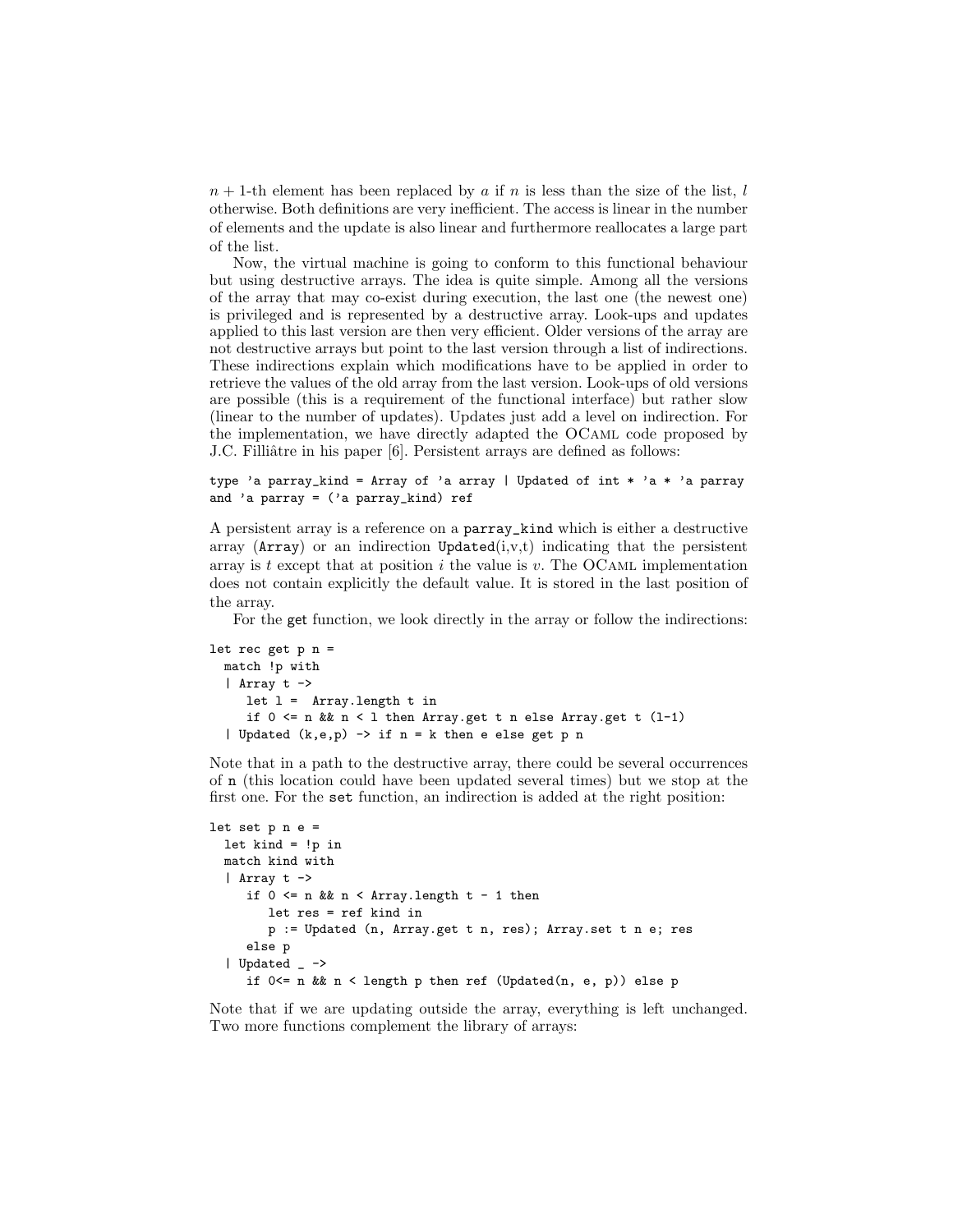Definition copy  $(A : Type)(t : array A) := t$ . Definition reroot  $(A : Type)(t : array A) := t$ 

If the functional behaviour is the identity for both, they implement two distinct operations. With the first one, we get a physical copy of the array (a new independent destructive array is allocated). With the second one, we get an array with fast access (it is a destructive array). This is done without copying by recursively reverting all the indirections that lead to the destructive array in the array that is passed as argument. A very nice application of this reroot operation can be found in [6].

The extension of the virtual machine of Coq follows the same methodology than for machine integers. Two translation functions are used to transform a Coq representation of array into its virtual machine representation and conversely. The only detail we had to take care of is that OCaml arrays are limited in size. If the size of the Coq array is greater than the maximum OCaml size then the virtual machine switches to the inefficient Coq representation. For the compilation, array primitives like get are compiled in a slightly different way. This is due to the implicit polymorphism of the virtual machine implementation. For the virtual machine, the get operation expects only two arguments, whereas the Coq version expects three arguments (the type A of the elements). So, the compilation scheme first evaluates the last two arguments, then the get checks if they are in machine representation. If not, the argument  $A$  is evaluated and the three arguments are applied to the Coq implementation of get.

#### 4 First application: the Mini-Rubik

The Mini-Rubik is the pocket version of the famous Rubik cube. It is composed of 8 small cubes only and has 3,674,160 configurations. It is then quite easy to explore them completely with computers. Here, we explain how the property that the Mini-Rubik is always solvable in less than 11 moves has been proved formally.

First, we need to give a model. For this, we use indexation and associate to each configure of the Mini-Rubik a unique number from 1 to 3,674,160. Second, we have to construct a reachability graph – a Cayley graph, using the terminology of group theory. As we are capable of indexing configuration, this is easy. In order to represent a set of configurations, we use an array of 3,674,160 booleans. We prove that it is solvable in 11 moves using an iterative process and two sets of configurations  $S_A$  and  $S_N$ . The first set  $S_A$  contains the configurations that have been reached so far. The second set  $S_N$  contains the new configurations that have been reached by the previous iteration. Initially these two set only contain the initial configuration. At each iteration,  $S_A$  and  $S_N$  are updated with all the configurations that can be reached in one move by one configuration in  $S_N$ . After 12 iterations,  $S_N$  should be empty.

This application is perfect for testing our extension. First, as  $3,674,160 <$  $2^{31} - 1$ , a configuration can be represented by a single native integer. Second, if it is not possible to allocate in Coq an array of 3,674,160 booleans (booleans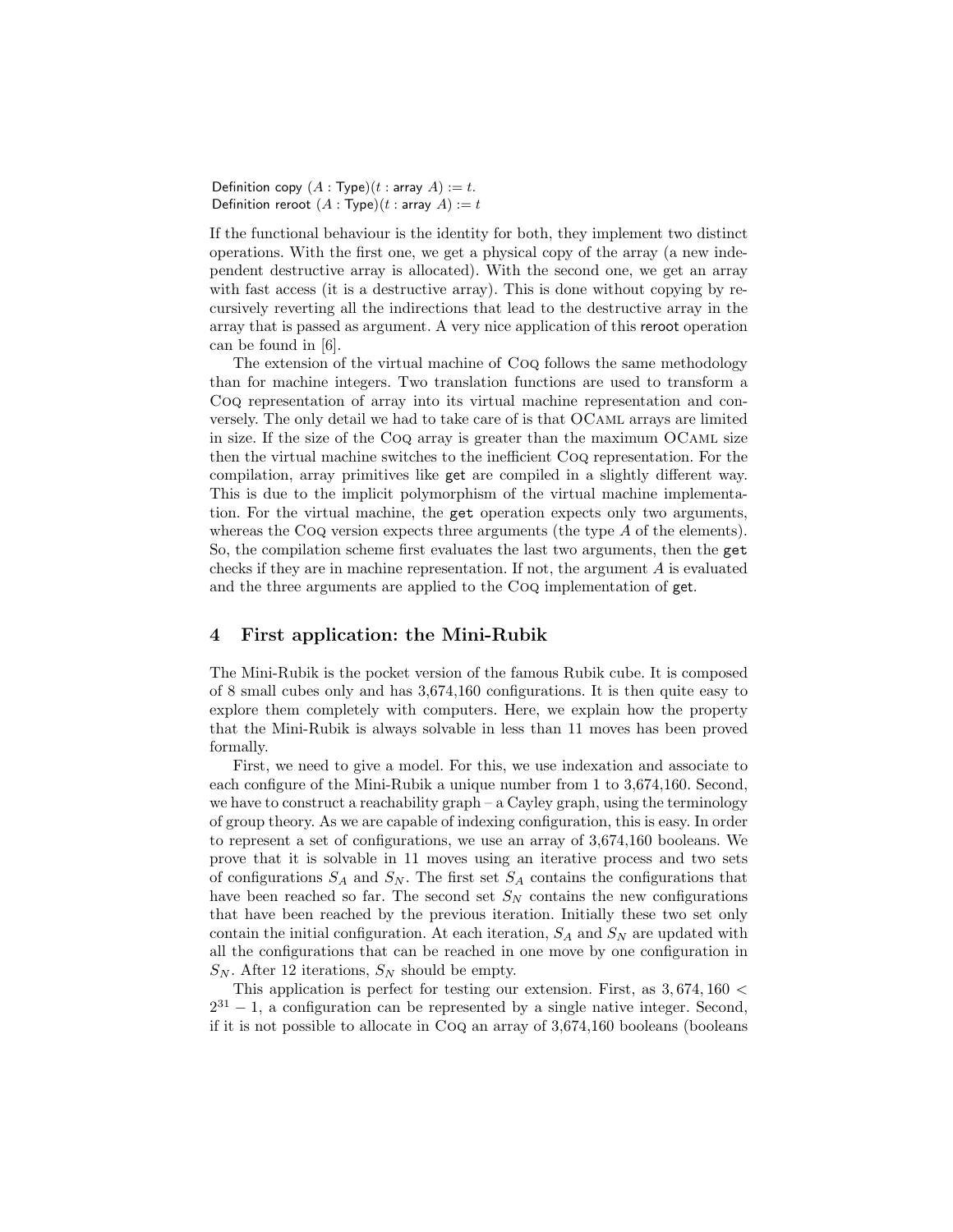are defined as an inductive type with two constructors, so one boolean takes one word in memory), thanks to binary encoding we use an array of machine integer of length  $118522 = 3,674,160/31 + 1$ . Furthermore, from a given configuration, there are 9 configurations reachable in one move. So this means that look-ups in the array  $S_A$  will be 9 times more frequent than updates. This is perfect since our look-ups cost much less than our updates. In [16], we have already presented a formal proof of the Mini-Rubik. In this version, machine integers were available but not efficient arrays. The arrays were implemented using an ad hoc functional data-structure. Checking the proof that the Mini-Rubik is solvable in 11 moves took 4 minutes. Modified with our new arrays, not only did it reduce to 10 seconds, but it also greatly simplified the implementation.

## 5 Second application: verifying SAT traces

The most efficient SAT solvers that are used to prove the unsatisfiability of booleans formulas are all based on the DPLL algorithm with learning (see [10] for a complete introduction). An interesting feature of this algorithm is that very little overhead is needed in order to generate a trace that explains why the formula is unsatisfiable. Formats for traces may slightly vary from one solver to the other but they are all based on the simple resolution rule:

$$
\frac{\neg x \vee C \qquad x \vee C'}{C \vee C'}
$$

The variable  $x$  is called the resolution variable,  $C$  and  $C'$  are clauses, i.e. disjunctions of literals. The reflexive method to prove the unsatisfiability of boolean formulas in Coq works as follows:

- The initial problem is turned by some CNF transformation into a list of clauses. These clauses are called the roots
- The sat solver is called and returns the trace. This trace is composed of a list of resolution chains. Each chain corresponds to a clause that has been learned by the algorithm, so it is a logical consequence of the roots.
- A program written in Coq checks that the trace is correct: it builds the clauses that correspond to the resolution chains and finally checks that the last clause is the empty clause, i.e.  $\perp$  is a consequence of the roots.

From the implementation point of view, roots are represented by a list of lists of natural numbers. Each boolean variable x has a unique number  $n$ . The literal x is represented as  $2n$ ,  $\neg x$  as  $2n+1$ . The trace is also represented as a list of lists of natural numbers. Each number represents an index of a clause. The indexes are computed with the following convention: roots come first then the clauses built by resolutions. A resolution chain is a list of natural numbers  $\{n_1, n_2, \ldots, n_k\}$ . In order to build the resulting clause, it is traversed from left to right:  $C_{n_1}$  is resolved with  $C_{n_2}$ , the result is then resolved with  $C_{n_3}$  and so on.

For the implementation of the checker, we have directly translated the C code of zVERIFY, the checker of zCHAFF [17], into our functional setting. The checker represents 363 lines of code and its correctness proof is 1621 line long.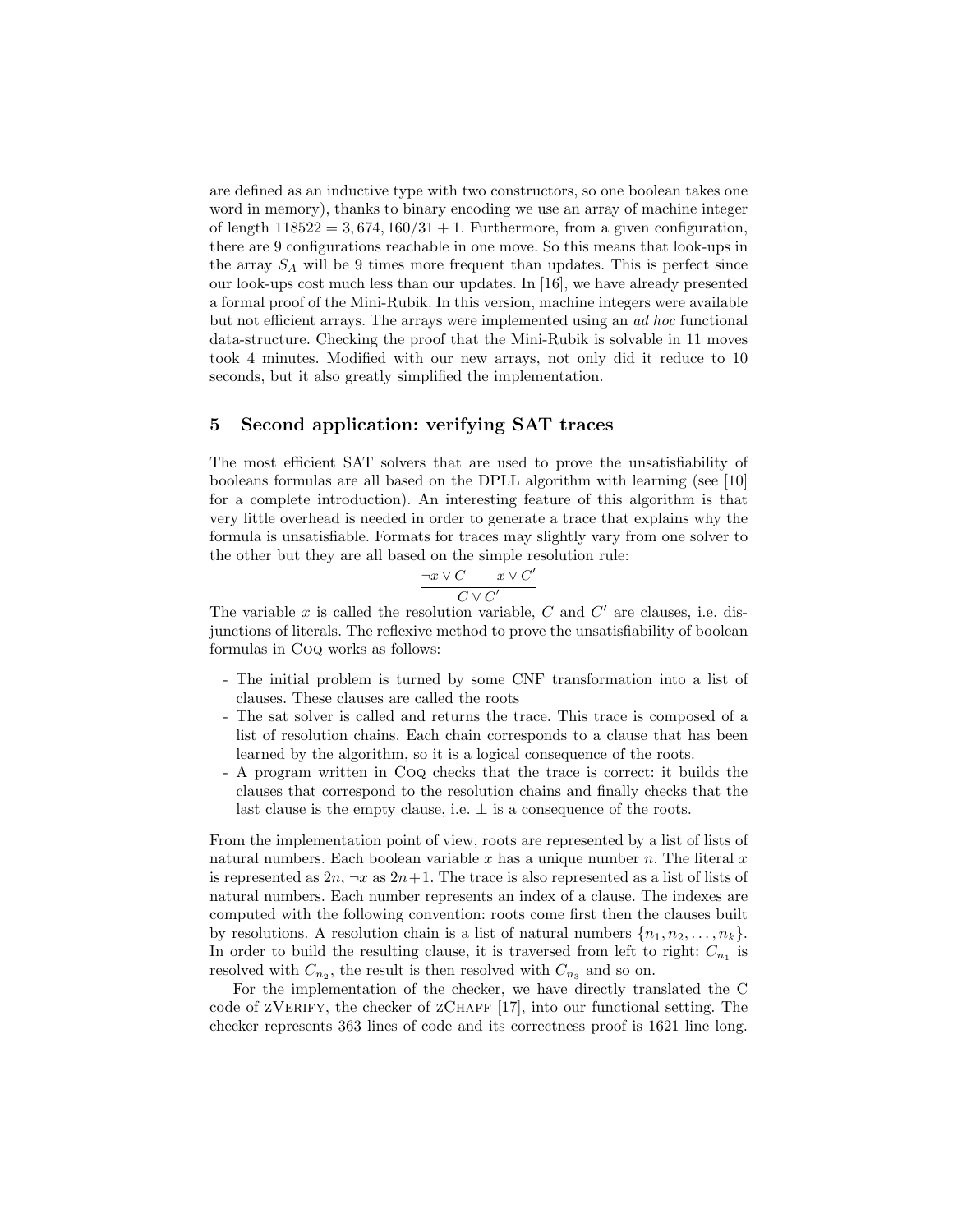| Problem             |       | Vars   Clauses | <b>ZCHAFF</b> | <b>ISABELLE</b>          | Coo           | Cert | Typing Check   Array Parray   ZVERIFY |       |       |                                 |      |
|---------------------|-------|----------------|---------------|--------------------------|---------------|------|---------------------------------------|-------|-------|---------------------------------|------|
| dubois50            | 150   | 400            | 0.00          | 0.04                     | 0.04          | 0.00 | 0.02                                  | 0.02  | 0.00  | 0.00                            | 0.01 |
| barrel5             | 1407  | 5383           | 0.501         | 1.10                     | 0.47          | 0.00 | 0.32                                  | 0.15  | 0.001 | 0.001                           | 0.07 |
| barrel <sub>6</sub> | 2306  | 8931           | 1.74          | 10.38                    | 1.15          | 0.08 | 0.62                                  | 0.45  | 0.06  | 0.14                            | 0.14 |
| barrel7             | 3523  | 13765          | 5.20          | 5.63                     | 1.45          | 0.17 | 0.80                                  | 0.48  | 0.07  | 0.16                            | 0.26 |
| 6pipe               | 15800 | 394739         | 42.21         | $\overline{\phantom{a}}$ | 24.73         | 0.98 | 13.92                                 | 9.83  | 2.05  | 4.74                            | 2.86 |
| longmult14          | 7176  | 22390          | 408.55        | -                        | 73.63         | 7.72 | 27.07                                 | 38.84 | 9.101 | 16.92                           | 7.34 |
| hole11              | 132   | 738            | 14.82         | 9.36                     | 9.51          | 0.41 | 2.96                                  | 6.14  | 1.39  | 2.89                            | 0.90 |
| hole12              | 156   | 949            | 144.49        | 61.10                    | 58.28         | 2.44 | 18.47                                 | 37.38 | 13.12 | 16.88                           | 4.85 |
| hole13              | 182   |                | 1197 5048.23  |                          | 1068.30 88.15 |      |                                       |       |       | 387.44 592.72   183.47   275.14 |      |

Fig. 2. Benchmarking the checker

We use native integers to represent literals and indexes. Arrays are used for the set of clauses and for a temporary cache to compute the result of a resolution chain. In order to tackle large examples, we had to take a special care in memory usage. For this reason, traces are preprocessed for garbage collecting: we track when a clause is not used anymore, so its index can be reallocated and we share common prefixes in resolution chains. Traces processed by the checker are then list of tagged lists of natural numbers. The tag indicates if the new resulting clauses has to be appended or reallocated in that case it contains the index of the substituted clause.

In order to evaluate what we have done, Figure 2 presents some benchmarks. The machine used for these benchmarks is a Linux Intel Xeon 2.33GHz with 6144 KB of cache and 3 Gigabytes of memory. For each problem, we give:

- the number of variables, the number of clauses and the time for  $ZCHAFF$  to generate the trace;
- the time of a very similar effort done in ISABELLE/HOL by proof reconstruction [19];
- the time for the reflexive method in Coq (we first give the total time, and then split it in three: the time to parse and preprocess the trace, the time for CoQ to typecheck the trace<sup>5</sup>, and the actual time of the checker);
- the time of the extracted version of the checker running in OCaml with OCaml int and native compilation, first with destructive arrays (Array) then with persistent arrays (Parray);
- the time of  $ZVERIFY$ .

Times are given in seconds. The symbol – indicates that the verification fails by out-of-memory. We can draw some observations. First, checking the trace is always faster than generating it. While we are slower than  $ZVERIFY$  (roughly 10 times slower but with a better memory management most probably due to our preprocessing), we are competitive with the proof reconstruction of Is-ABELLE/HOL. We have a better memory management. We are also faster for all benchmarks except the pigeon-hole problems, where proof reconstruction is as fast as our reflected approach. Second, a fair amount of time in Coq is spent for simply typechecking the generated trace. This clearly indicates that the typechecker of Coq has not yet been tuned to handle very large terms. Finally, the

<sup>5</sup> Coq has to typecheck the trace because it is an argument of the call to the checker, so it appears explicitly in the proof term.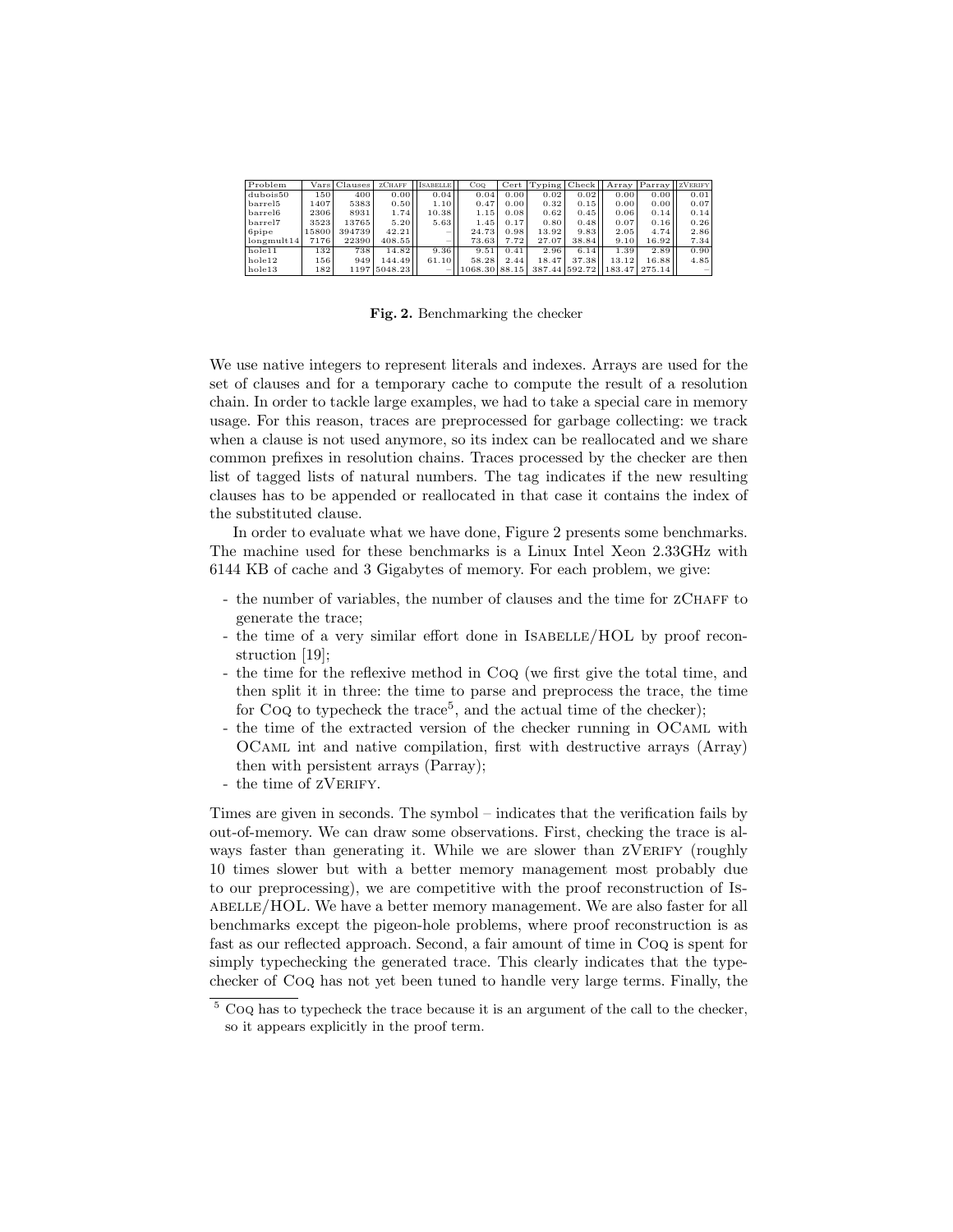checking part in Coq behaves quite well with respect to its extracted version with native code compilation. Remember that the evaluation in CoQ is usually comparable to the bytecode compilation of OCaml and between native and bytecode compilations there is usually a factor of 5 to 10. One reason for this good behaviour is that our array primitives in Coq are actually running in their native version. The two versions of the extracted version indicate that, for this kind of application, the cost of using persistent arrays instead of destructive ones is about a factor of 2.

## 6 Conclusion

In this paper, we have presented how Coq can be extended with some imperative features. This extension increases the trusted computing base of the system but we believe that what we have proposed here is a very good compromise between the impact the extension has on the architecture of the prover and the benefit in term of speed-up in proof checking. Our changes are localised to the abstract machine and its compiler. We didn't have to change any other part of the prover. In particular, we didn't change the logic. We have also developed a systematic and simple methodology to add efficient data-structures with a functional interface to the abstract machine and its compiler. This contributes to the trust one can put in this extension. The methodology has been used to integrate machine integers and persistent arrays.

Some kind of destructive arrays are available in provers like ACL2 [4], Is-ABELLE/HOL  $[5]$  or PVS  $[14]$ , but some of these techniques are difficult to apply directly to a prover with a rich logic such as Coq and anyway all of them would require a major modification in the architecture of the prover. To our knowledge, the idea of using persistent arrays inside a prover is new. If it does not provide the full power of destructive arrays as in the other provers, for large applications, it gives a clear speed-up with respect to functional arrays. The loss in efficiency with respect to destructive arrays is largely compensated by the fact that we remain in the comfortable setting of functional behaviour.

Our overall goal is not to have an evaluation inside Coq that competes with mainstream programming languages. It is more to have a reasonable computing power within the prover. For example, being able to check the property of the Mini-Rubik in 4 minutes was sufficient enough. The SAT example is more interesting. We manage to get within Coq what was done by extraction in [7]. Without our extension, it would have been impossible to handle large examples. The fact that we could very quickly be competitive with what was achieved by finely-tuned proof reconstruction  $[19]$  in HOL and ISABELLE/HOL is clearly good news. It opens new perspectives for the use of reflexive methods inside Coq. Finally, if our initial motivation was efficiency, memory usage has revealed to be sometimes an even more crucial limiting factor. Our machine integers and persistent arrays are much more compact than their corresponding functional representations – or their traditional encoding. Unfortunately, and this is maybe the only drawback of having this light integration, these objects only